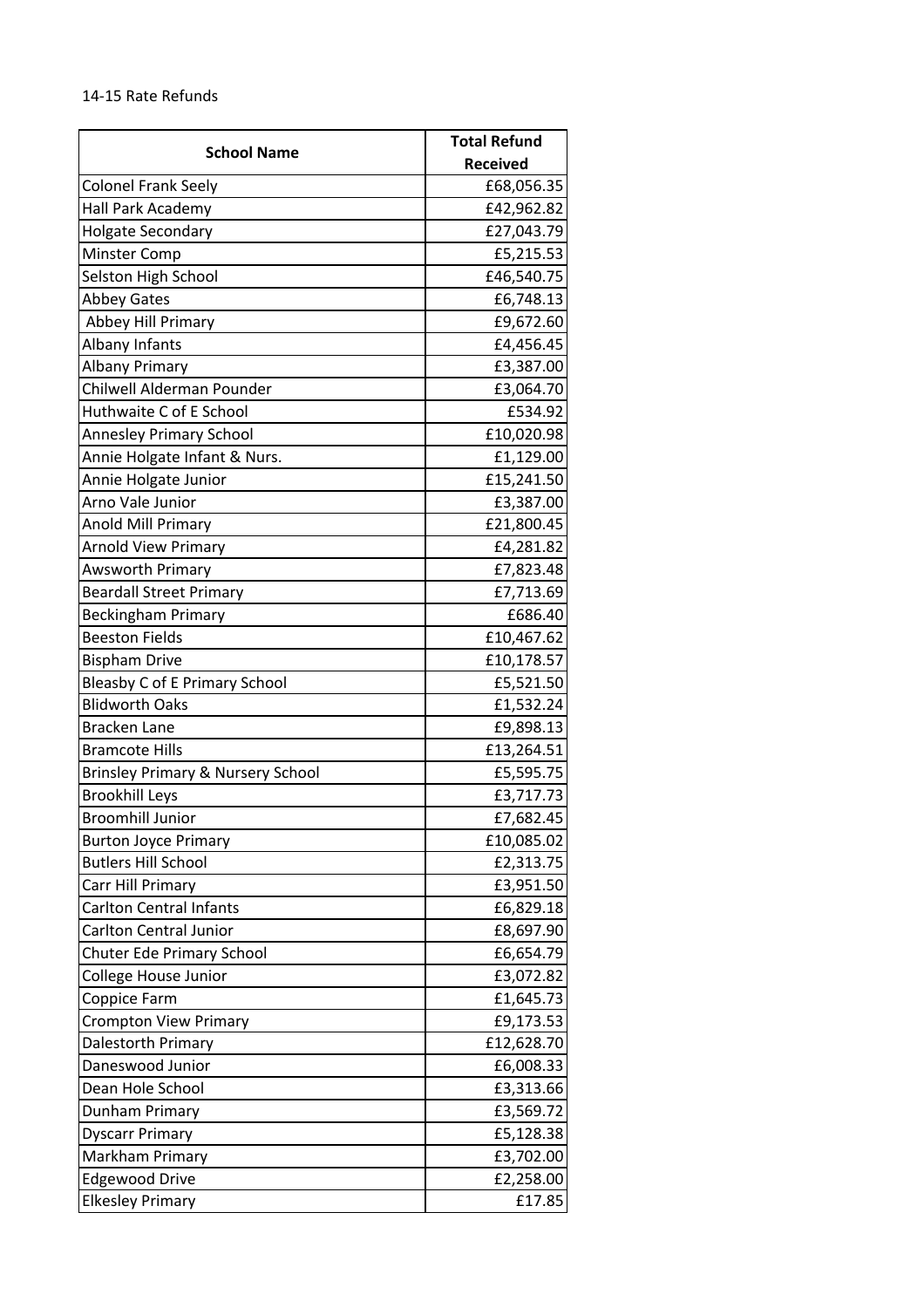| <b>Ernehale Infants</b>                 | £6,539.23  |
|-----------------------------------------|------------|
| Ernehale Junior                         | £8,974.53  |
| <b>Eskdale Junior School</b>            | £9,919.32  |
| <b>Everton Primary</b>                  | £72.70     |
| <b>Farfield Primary</b>                 | £9,114.14  |
| <b>Farnsfield St Michaels</b>           | £2,564.52  |
| <b>Forest Glade</b>                     | £2,230.00  |
| <b>Forest View</b>                      | £6,724.97  |
| Gamston C of E                          | £647.84    |
| Gateford Park                           | £925.50    |
| Gilthill Primary                        | £16,415.20 |
| <b>Greasley Beauvale Primary School</b> | £7,451.52  |
| <b>Haddon Primary</b>                   | £7,741.47  |
| <b>Haggonsfield Primary</b>             | £2,078.01  |
| Halam C of E Primary                    | £1,136.22  |
| Hallcroft Infant                        | £6,221.99  |
| All Saints C of E                       | £334.57    |
| Healdswood Nursery & infant             | £2,780.71  |
| <b>Hillside Primary</b>                 | £2,767.00  |
| Hollyhill Primary & Nursery             | £3,105.87  |
| <b>Hollywell Primary</b>                | £3,335.07  |
| Horsendale Primary                      | £5,080.50  |
| Jacksdale Primary                       | £7,338.50  |
| Jeffries Primary                        | £2,016.32  |
| John Blow Primary                       | £2,673.00  |
| John Clifford Primary                   | £4,516.00  |
| John Davies Primary                     | £16,100.89 |
| John Hunt Primary                       | £12,534.29 |
| Killisick Junior                        | £8,263.19  |
| King Edwin Primary                      | £15,261.49 |
| Kingsway Primary School                 | £6,563.89  |
| Kirkby Woodhouse Primary                | £7,338.50  |
| Kirklington Primary                     | £2,758.77  |
| Kneesall C of E School                  | £1,523.77  |
| Lake View Primary                       | £6,814.29  |
| Lambley Primary                         | £1,676.88  |
| Larkfields Infant School                | £5,927.82  |
| Larkfields Junior School                | £11,229.82 |
| Leamington Primary                      | £1,369.29  |
| Leen Mills Primary                      | £9,936.52  |
| Lovers Lane Primary School              | £1,129.00  |
| Lowdham C of E                          | £2,039.38  |
| Lowes Wong Juniors                      | £4,820.00  |
| Lynncroft Primary & Nursery             | £9,350.54  |
| <b>Manners Sutton Primary</b>           | £3,401.45  |
| <b>Manor Park Infants</b>               | £3,902.50  |
| <b>Mapperley Plains Primary</b>         | £15,874.33 |
| <b>Mapplewells Primary</b>              | £1,672.50  |
| <b>Mattersey Primary</b>                | £1,795.94  |
| Maun Infants                            | £8,915.50  |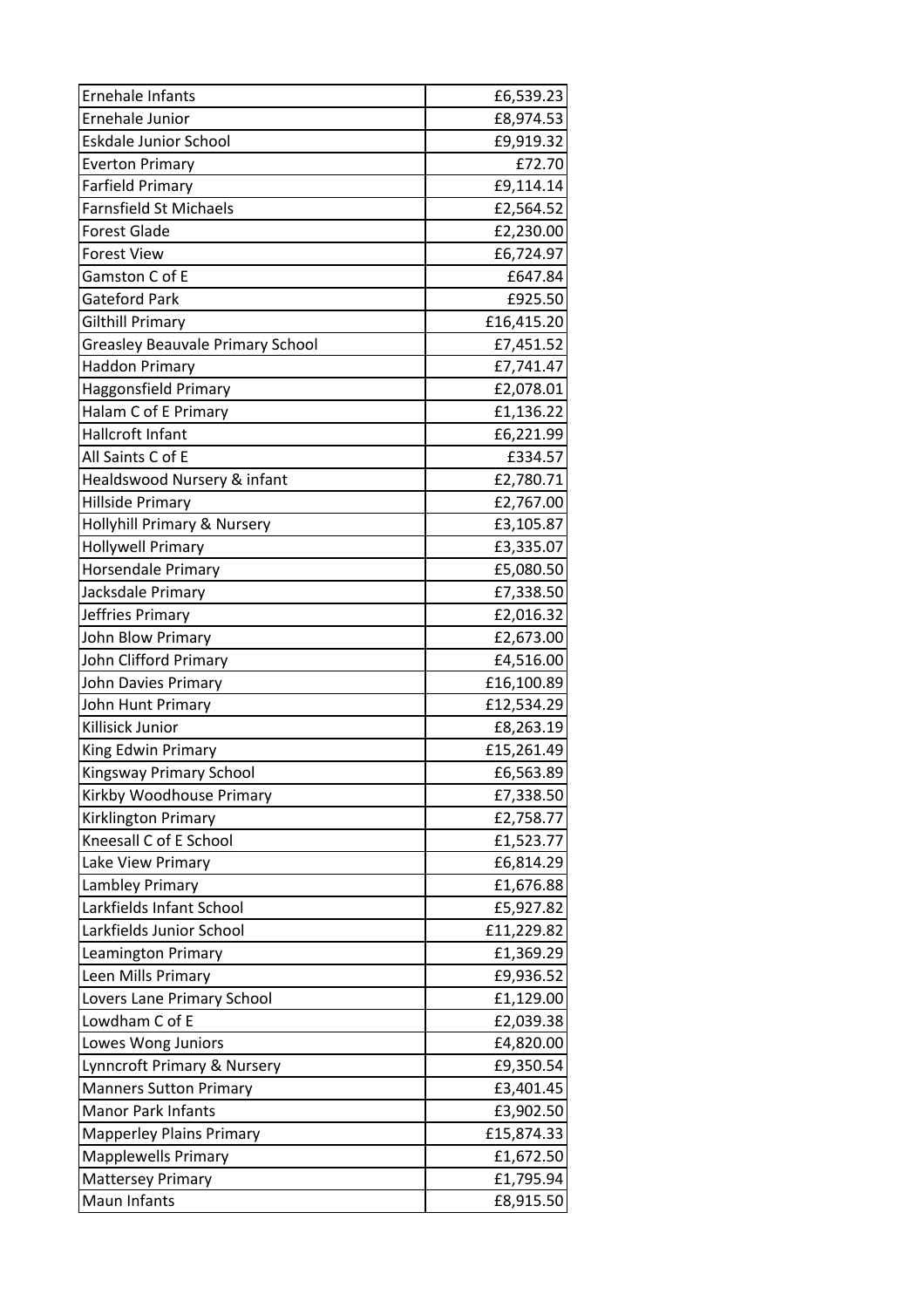| <b>Meadow Lane Primary School</b> | £838.10    |
|-----------------------------------|------------|
| <b>Misson Primary</b>             | £4,093.97  |
| <b>Misterton Primary</b>          | £6,050.39  |
| Mornington Crescent               | £7,338.50  |
| The Mount School                  | £3,211.67  |
| Muskham County Primary            | £4,803.51  |
| <b>Hucknall National Primary</b>  | £13,118.86 |
| Netherfield Infant & Nursery      | £39,042.00 |
| <b>Newlands Junior School</b>     | £7,978.94  |
| <b>Newstead Primary</b>           | £1,476.77  |
| North Wheatley                    | £2.80      |
| <b>Ollerton Primary School</b>    | £4,522.22  |
| <b>Ordsall Primary</b>            | £19,301.71 |
| Parkdale Primary                  | £912.81    |
| Pinewood Infants                  | £6,466.83  |
| Porchester Junior                 | £5,080.50  |
| <b>Priestsic Primary</b>          | £2,258.00  |
| Worksop Priory C of E Primary     | £1,016.10  |
| Prospect Hill Infant              | £1,693.50  |
| Prospect Hill Junior              | £11,710.00 |
| Python Hill                       | £2,258.00  |
| Queen Eleanor Primary             | £1,089.15  |
| Rampton Primary                   | £3,446.48  |
| Ramsden Junior                    | £1,129.00  |
| <b>Ranby Primary</b>              | £136.89    |
| <b>Ranskill Primary</b>           | £31.50     |
| <b>Redlands Primary</b>           | £12,965.21 |
| <b>Robert Mellors Primary</b>     | £6,119.78  |
| <b>Roundhill Primary School</b>   | £3,552.00  |
| <b>Rylands Junior</b>             | £8,467.50  |
| <b>Samuel Barlow Primary</b>      | £5,011.30  |
| Selston C of E Infants School     | £1,034.43  |
| Sir Edmond Hilary                 | £2,232.03  |
| Sir John Sherbrook                | £10,473.32 |
| Springbank Primary                | £2,272.66  |
| St Andrews C of E Primary         | £8,467.50  |
| <b>St Augustines School</b>       | £11,698.75 |
| <b>Wadsworth Fields</b>           | £4,808.31  |
| St Johns C of E                   | £8,796.05  |
| <b>St Lukes Primary</b>           | £903.20    |
| St Mary Magdalene C of E          | £977.07    |
| St Matthews C of E Primary        | £178.14    |
| <b>St Patricks RC Primary</b>     | £597.24    |
| St Swithins C of E Primary        | £225.80    |
| St Wilfrid C of E Primary         | £3,949.47  |
| <b>Standhill Infants</b>          | £911.50    |
| <b>Stanhope Primary</b>           | £16,008.83 |
| <b>Sturton C of E Primary</b>     | £8.17      |
| <b>Sutton Cum-Lound Primary</b>   | £632.24    |
| Sutton-on-Trent Primary school    | £6,851.83  |